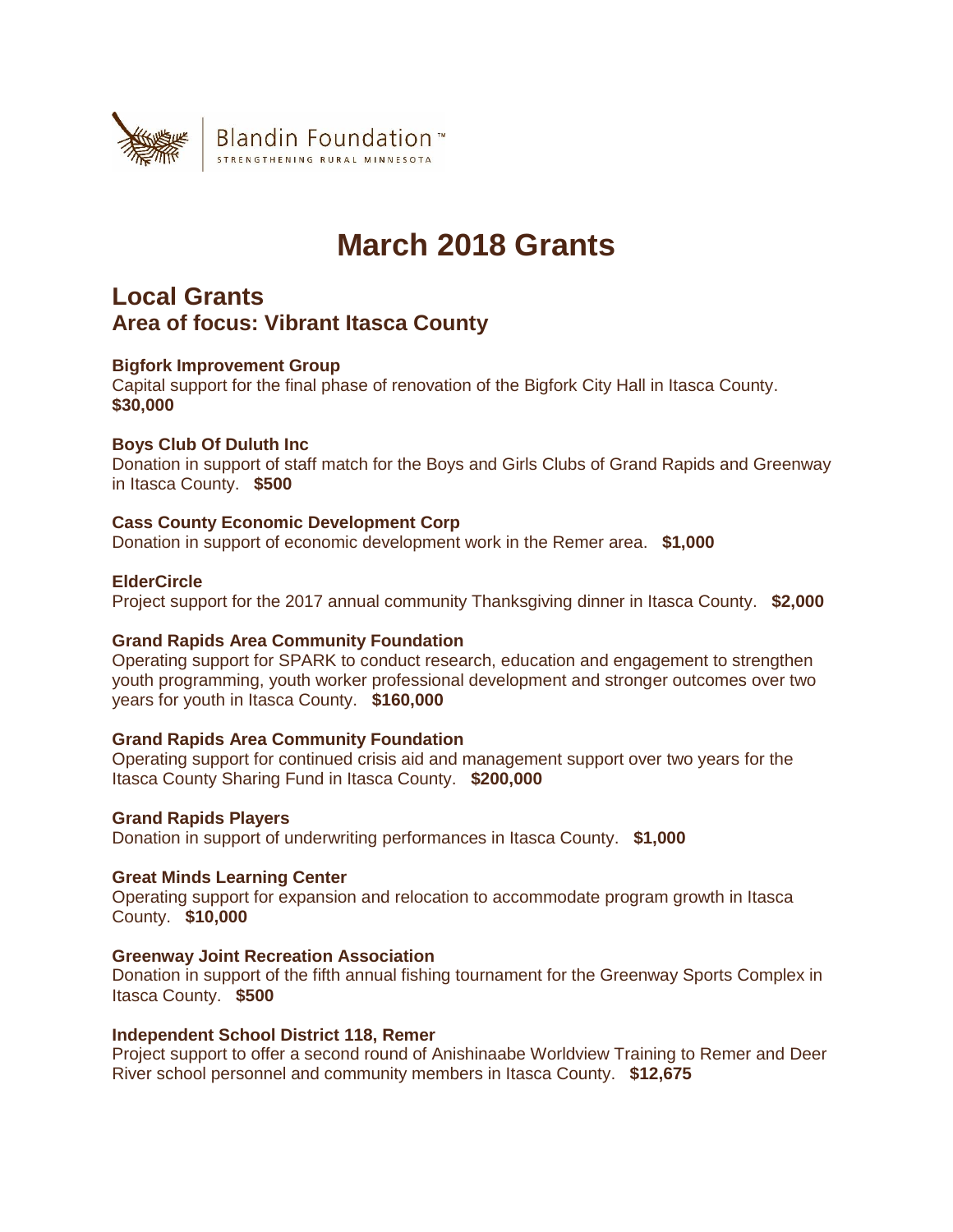### **Independent School District 2**

Capital support for enhancement of publicly accessible community space within the newly remodeled Hill City school in Itasca County. **\$150,000**

#### **Independent School District 316**

Donation in support of the Greenway 2018 Post Prom event in Itasca County. **\$500**

#### **Independent School District 319**

Donation in support of the Nashwauk-Keewatin School District's music program in Itasca County. **\$1,000**

**Itasca Community College** Project support for the 2018 career fair in Itasca County. **\$100,000**

#### **Itasca Community College**

Project support for the Navigating Information conference in Itasca County. **\$5,060**

#### **Itasca County**

Capital support for equipment for the Itasca County Dive Team. **\$5,000**

### **Itasca County Family YMCA Inc**

Donation in support of establishing a new fundraising event for nonprofits in Itasca County. **\$1,000**

#### **Itasca Water Legacy Partnership**

Project support for research, education and consultation associated with protecting water quality and restoring shorelands over three years in Itasca County. **\$150,000**

### **Minnesota 4-H Foundation**

Project support to provide training opportunities for Itasca Networks for Youth members and students at Northern Lights Community School in Itasca County. **\$3,500**

**MN Assistance Council for Veterans** Project support for programming and services to veterans in Itasca County. **\$100,000**

#### **North Central MN Farm & Antique Assoc.**

Donation support for local history and culture events in Itasca County. **\$1,000**

#### **Northern Community Radio KAXE**

Capital support for construction of a new transmission tower in Itasca County. **\$250,000**

#### **Northern Lights Nordic Ski Club**

Capital support for a storage/maintenance and meeting location for the Ski Club in Itasca County. **\$10,000**

#### **Northland Counseling Center Inc**

Project support for expansion of the Northern Opportunity Works program over two years in Itasca County. **\$87,964**

#### **Santa's Mitten Maids**

Donation in support of families experiencing emergency situations in Itasca County. **\$500**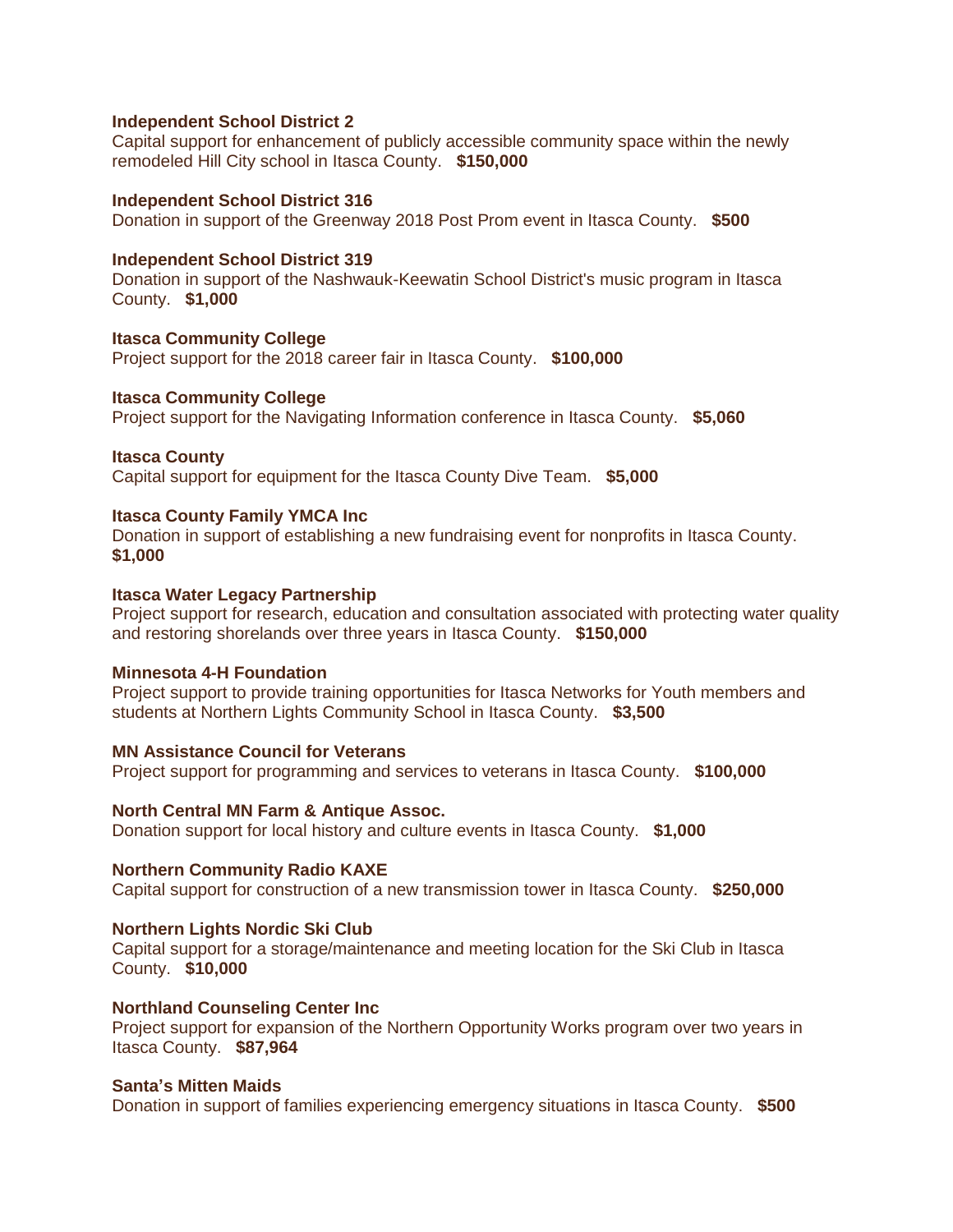# **Second Harvest North Central Food Bank**

Project support for the Kids Backpack Food program in Itasca County. **\$5,000**

# **Second Harvest North Central Food Bank**

Project support for the One Crisis Away public awareness campaign about poverty in Itasca County. **\$5,000**

# **Area of focus: Expand Opportunity**

# **City of Grand Rapids**

Capital support for accessibility and ADA compliant features to be constructed on the pedestrian bridge crossing the Mississippi River in Itasca County. **\$50,000**

#### **Itasca Community College**

Project support for financial aid programs during the 2018-19 academic year in Itasca County. **\$395,000**

## **Itasca Economic Development Corporation**

Project support for meeting facilitation of the Itasca Area Response Team in Itasca County. **\$21,250**

#### **KOOTASCA Community Action, Inc**

Operating support for Circles of Support, Teenage Parent Program, Crisis Nursery, Community Engagement and Transitional Housing programs over two years in Itasca County. **\$530,350**

#### **Sand Lake Township**

Donation in support of accessing broadband services at the Sand Lake Community Center as part of the Broadband Program in Itasca County. **\$900**

# **Rural Minnesota**

**Area of focus: Expand Opportunity**

# **Area Partnership for Economic Expansion**

Project support for completion of a Regional Workforce Skills Assessment in rural Minnesota. **\$10,000**

# **Arrowhead Regional Arts Council**

Project support for design of a ReCharge the Range event highlighting the importance of arts, culture and tourism as one vital part of the overall Iron Range economic in rural Minnesota. **\$4,000**

# **City of Ely**

Project support of the "Business Development/Broadband Survey, Ely Small Business Workshop Series" as part pf the Broadband Program in rural Minnesota. **\$22,700**

# **City of Moose Lake**

Project support for Smart Technologies for Everyone as part of the Broadband Program in rural Minnesota. **\$10,000**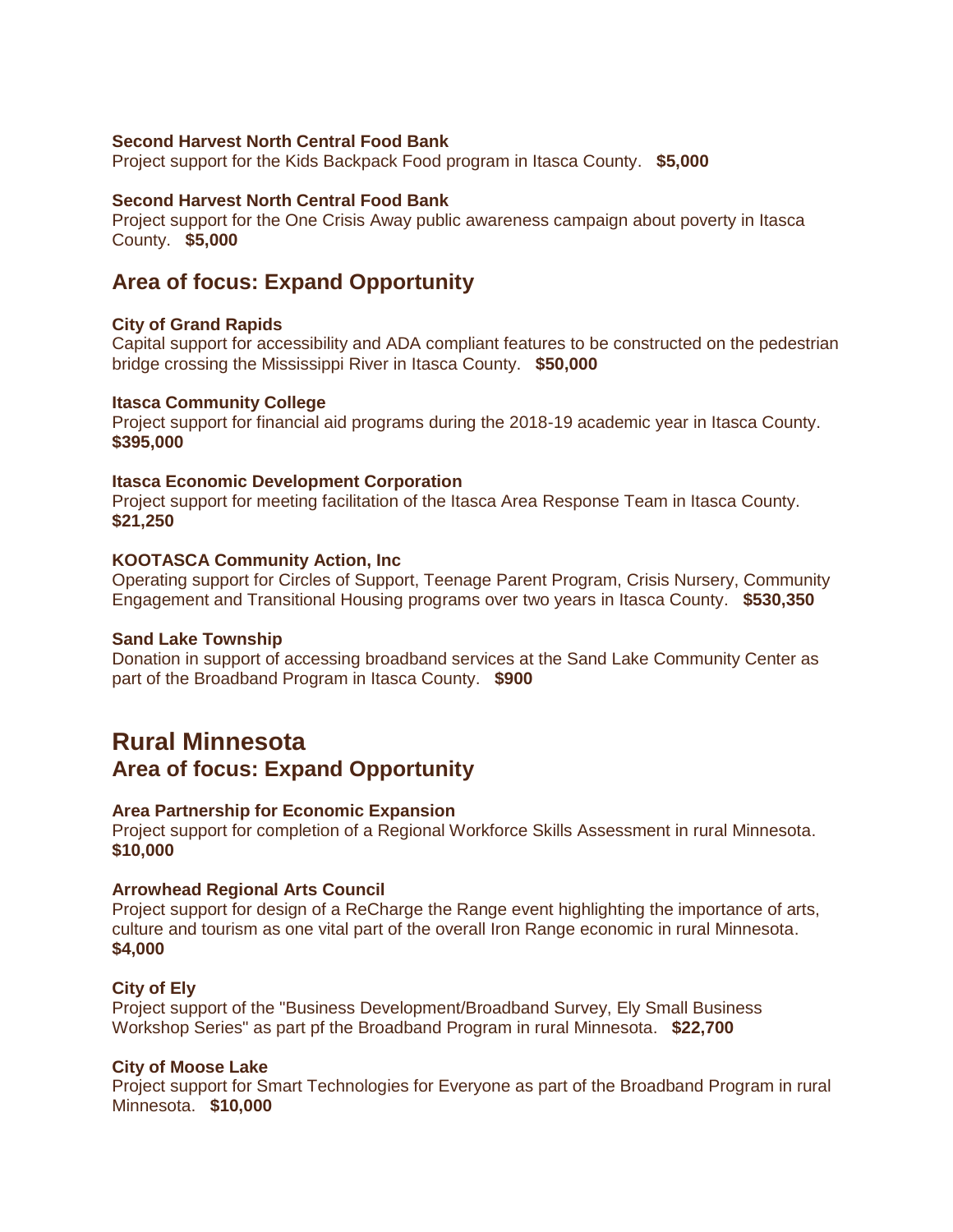### **City of Spicer**

Project support for the Cyber Seniors Mentoring Project as part of the Broadband Program in rural Minnesota. **\$4,910**

#### **Enterprise Minnesota**

Project support for the 2018 State of Manufacturing Survey in rural Minnesota. **\$7,500**

### **Greater Minnesota Housing Fund**

Project support of a new Minnesota Housing Commission, which will develop innovative solutions to help communities across Minnesota preserve and expand the availability of affordable housing and workforce housing in rural Minnesota. **\$30,000**

#### **Greater Twin Cities United Way**

Operating support for continuation of the Start Early Funders Coalition over three years in rural Minnesota. **\$75,000**

#### **Ironworld Development Corporation**

Donation in support of the 2018 Iron Range Science and Engineering Festival in rural Minnesota. **\$1,000**

#### **ISD 712 Mountain Iron Buhl**

Project support to increase the community's students, residents and businesses with opportunities for increased broadband access, knowledge and interaction as part of the Broadband Program in rural Minnesota. **\$50,000**

# **Mahube-Otwa Community Action Partnership Inc**

Project support for a pilot of the Employability Initiative in collaboration with M-State, nonprofit service providers and local employers in Otter Tail County in rural Minnesota. **\$50,000**

## **Minnesota Council On Foundations**

Project support for the 2020 Census Communication and Mobilization Plan in rural Minnesota. **\$50,000**

#### **Minnesota Council on Latino Affairs**

Project support to produce and distribute the Greater Minnesota Community Engagement Report in rural Minnesota. **\$7,500**

#### **Northeast Entrepreneur Fund, Inc.**

Project support to provide training to small businesses in digital marketing as part of the Broadband Program in rural Minnesota. **\$25,000**

# **Northland Foundation**

Project support to continue the work of the Rural Economic Development (RED) group in 2018 in rural Minnesota. **\$21,000**

#### **Northland Foundation**

Project support for the 2018 Northeastern Minnesota Early Childhood Summit in rural Minnesota. **\$5,000**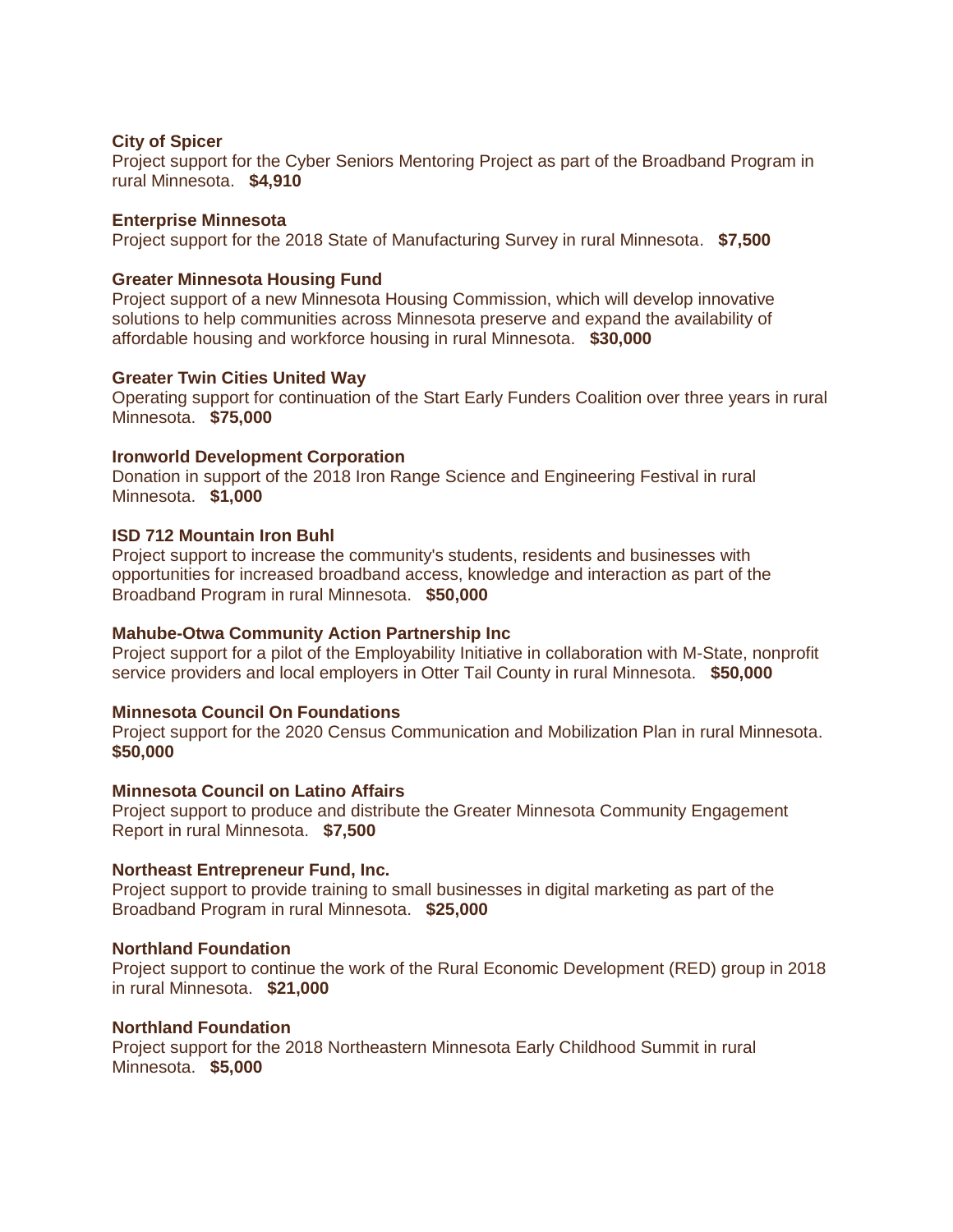### **Northland Foundation**

Project support to complete an economic impact study of the effects of Northeast Minnesota's early childhood care shortage, and the corresponding value to families, businesses and the region's workforce of addressing the issue in rural Minnesota. **\$12,000**

#### **Red Lake Band of Chippewa Indians**

Capital support to develop space for entrepreneurs and community education in rural Minnesota. **\$40,000**

### **Red Wing Ignite**

Project support for creation of an innovative ecosystem as part of the Broadband Program in rural Minnesota. **\$10,000**

#### **Region Nine Development Commission**

Project support to launch a Rural Equity Learning Cohort in rural Minnesota. **\$74,145**

#### **Sibley County**

Project support for the Community, Entrepreneur and Business Digital Skills Growth and Training Program as part of the Broadband Program in rural Minnesota. **\$9,500**

# **Sibley County**

Project support for community access to technology and training as part of the Broadband Program in rural Minnesota. **\$4,750**

#### **Winthrop EDA**

Project support for enhanced collaboration and cooperation by Minnesota stakeholders on coalescing the rural voice on statewide broadband issues and programs as part of the Broadband Program in rural Minnesota. **\$15,000**

# **Women's Foundation of Minnesota**

Project support over two years for the Young Women's Initiative in rural Minnesota. **\$100,000**

# **Area of focus: Invest in Leaders**

#### **Beacons Of Hope**

Project support for youth engagement efforts in the Two Harbors area as part of the Blandin Leadership Grants Program in rural Minnesota. **\$5,000**

# **City of Redwood Falls**

Capital support to construct and install new dual-language signage for Ramsey Park in English and Dakota. **\$10,000**

#### **Living at Home of the Park Rapids Area**

Project support to create a Volunteer Park Rapids community web site as part of the Blandin Leadership Grants Program in rural Minnesota. **\$5,000**

# **Luverne Area Community Foundation**

Donation in support of "Poverty, What's Your Baggage" community event as part of the Blandin Leadership Grants Program in rural Minnesota. **\$1,000**